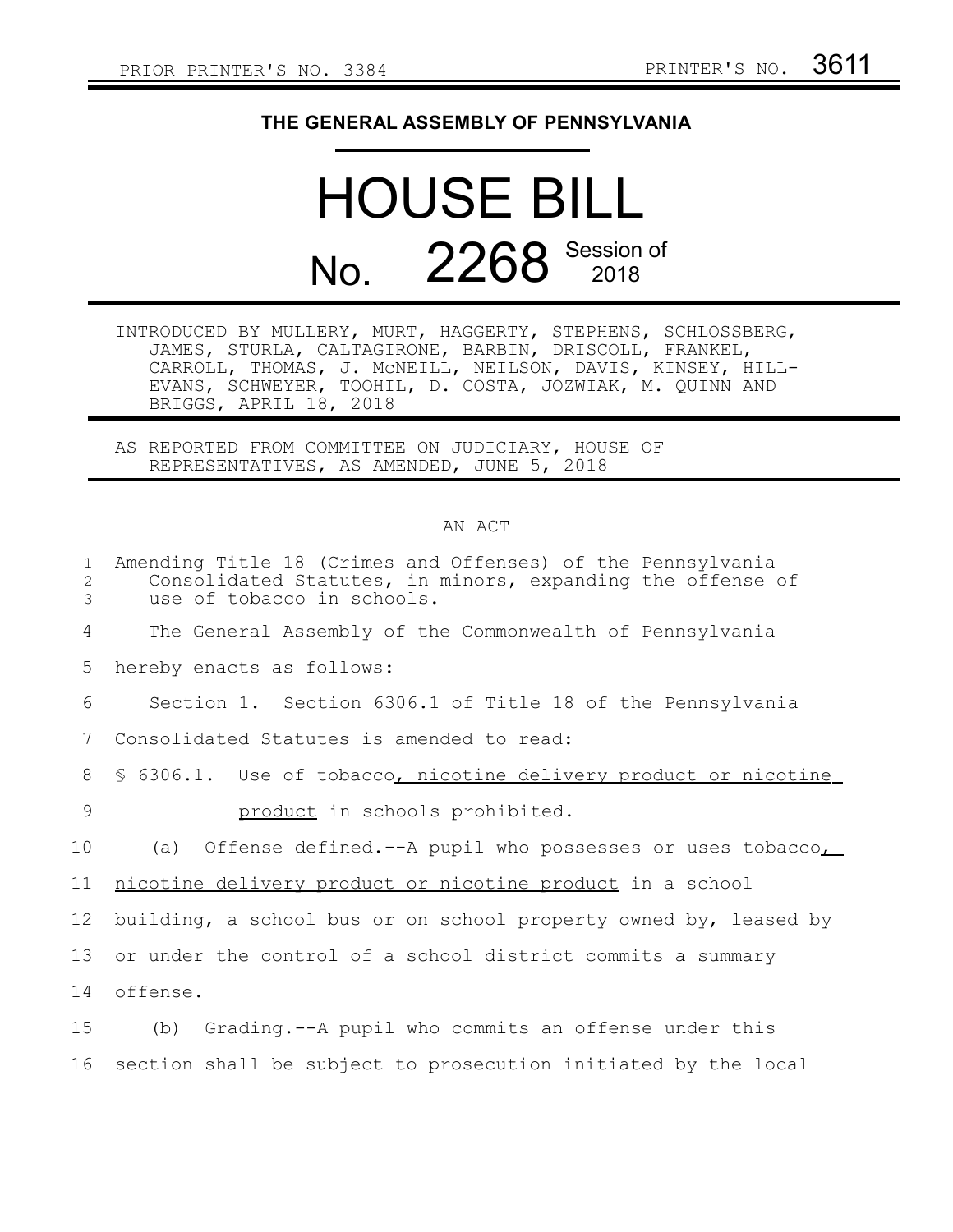school district and shall, upon conviction, be sentenced to pay a fine of not more than \$50 for the benefit of the school district in which such offending pupil resides and to pay court costs. When a pupil is charged with violating subsection (a), the court may admit the offender to an adjudication alternative as authorized under 42 Pa.C.S. § 1520 (relating to adjudication alternative program) in lieu of imposing the fine. 1 2 3 4 5 6 7

(c) Nature of offense.--A summary offense under this section shall not be a criminal offense of record, shall not be reportable as a criminal act and shall not be placed on the criminal record of the offending school-age person if any such record exists. 8 9 10 11 12

(d) Definitions.--As used in this section, the following words and phrases shall have the meanings given to them in this subsection: 13 14 15

"Electronic cigarette." An electronic device that delivers nicotine or other substances through vaporization and 16 17

inhalation. 18

"Nicotine delivery product." A product or device used, intended for use or designed for the purpose of ingesting a nicotine product. The term includes an electronic cigarette. "Nicotine product." A product that contains or consists of nicotine in a form that can be ingested by chewing, smoking, inhaling or any other means. The term shall not include a smoking cessation product specifically approved by the United States Food and Drug Administration for use in reducing, treating or eliminating nicotine or tobacco dependence which is possessed or used by a student who is at least 18 years of age. "Pupil." A person between the ages of 6 and 21 years who is enrolled in school. 19 20 21 22 23 24 25 26 27 28 29 30

20180HB2268PN3611 - 2 -